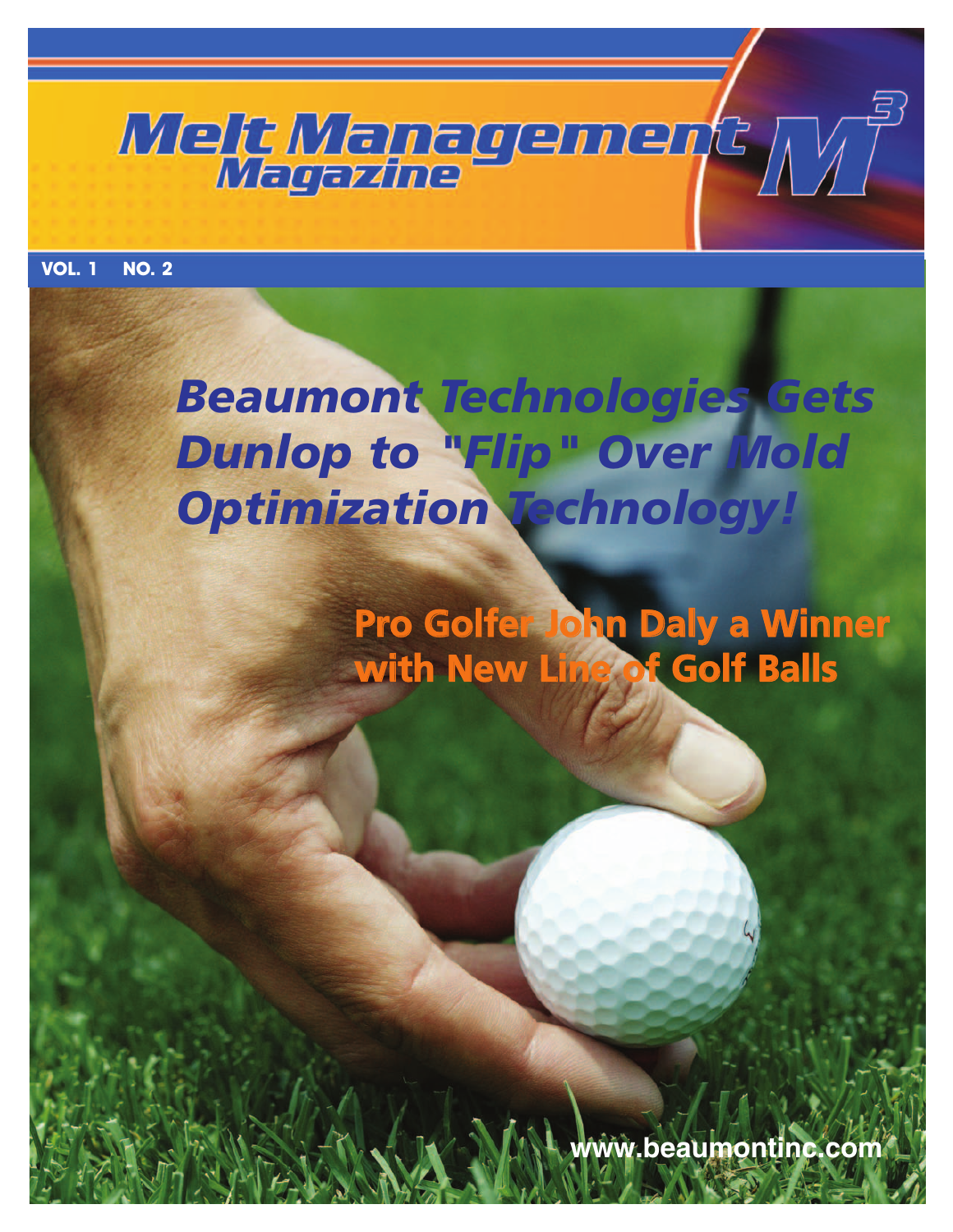## **DUNLOP "FLIPS" TO MOLD WORLD CLASS GOLF BALLS**

## *Breakthrough Mold Optimization Technology Contributes to Molding "The Perfect Ball"*

dmittedly, minor processing/molding<br>flaws, scrap and waste generated during<br>manufacturing and delays caused by<br>itching products being produced on the same lines flaws, scrap and waste generated during switching products being produced on the same lines don't directly impact a round of golf. But, they are as important as going under par on the last hole of a pro tournament for leading golf ball manufacturer Dunlop Sports Manufacturing (DSM), of Westminster, SC. However, because of a relationship between Dunlop and Beaumont Technologies, Inc., an Erie, PA based firm, these concerns were laid to rest. Why? Economical mold optimization tools that assisted Dunlop to surmount technical challenges on the production floor, resulting in a manufacturing "hole in one".

#### *The Dunlop Story*

A long-time player in the golf ball market, Dunlop began producing balls in 1910. The company has made significant technological hurdles over the next century. The Dunlop moniker graced such unforgettable matches as Sir Henry Cotton's record-breaking game in

1934, commemorating the achievement with the Dunlop 65 ball, which became the "ball of choice" for serious golfers. Other top name golf balls over the years – Maxfli, Slazenger, and Taylor Made among others – have been developed and manufactured by Dunlop, including such innovations as the 360 dimpled ball (vs. the conventional 336). Recently, Pro Golfer John Daly won the Buick Invitational with the latest product innovation from Dunlop, the Loco line of golf balls, showing the world that while the brand may occasionally fade from the scene, Dunlop is indeed at the forefront of golf ball technology. Dunlop also strives to win-both on the course, and with next generation of product quality, production technology, and waste reduction in the company's manufacturing processes.

At the newly named Dunlop® Sports, the firm produces 30,000 dozen golf balls per day, on multiple manufacturing lines with several product changeovers per week. Achieving this demanding production schedule while having smooth production changes and without wasting time, material, and machine time, was a driving reason for Dunlop to familiarize themselves with the latest mold optimization products.



#### *The "Drive" is Strong*

Company officials report that while most golf ball manufacturers face production challenges noted above, specifically the elimination of visible molding flaws, such standards are totally unacceptable at Dunlop. Competitors making their own brands of golf balls must either tolerate these situations, or they are forced to contend with vast amount of scrap. However, Dunlop's drive to run a lean and high quality product output required them to find efficiencies in their manufacturing process.

"The desire to make a strong comeback in world golf circles and keep quality, productivity and profitability at the highest Six Sigma standards," says Joel Nelson, Process Engineer and newly promoted Junior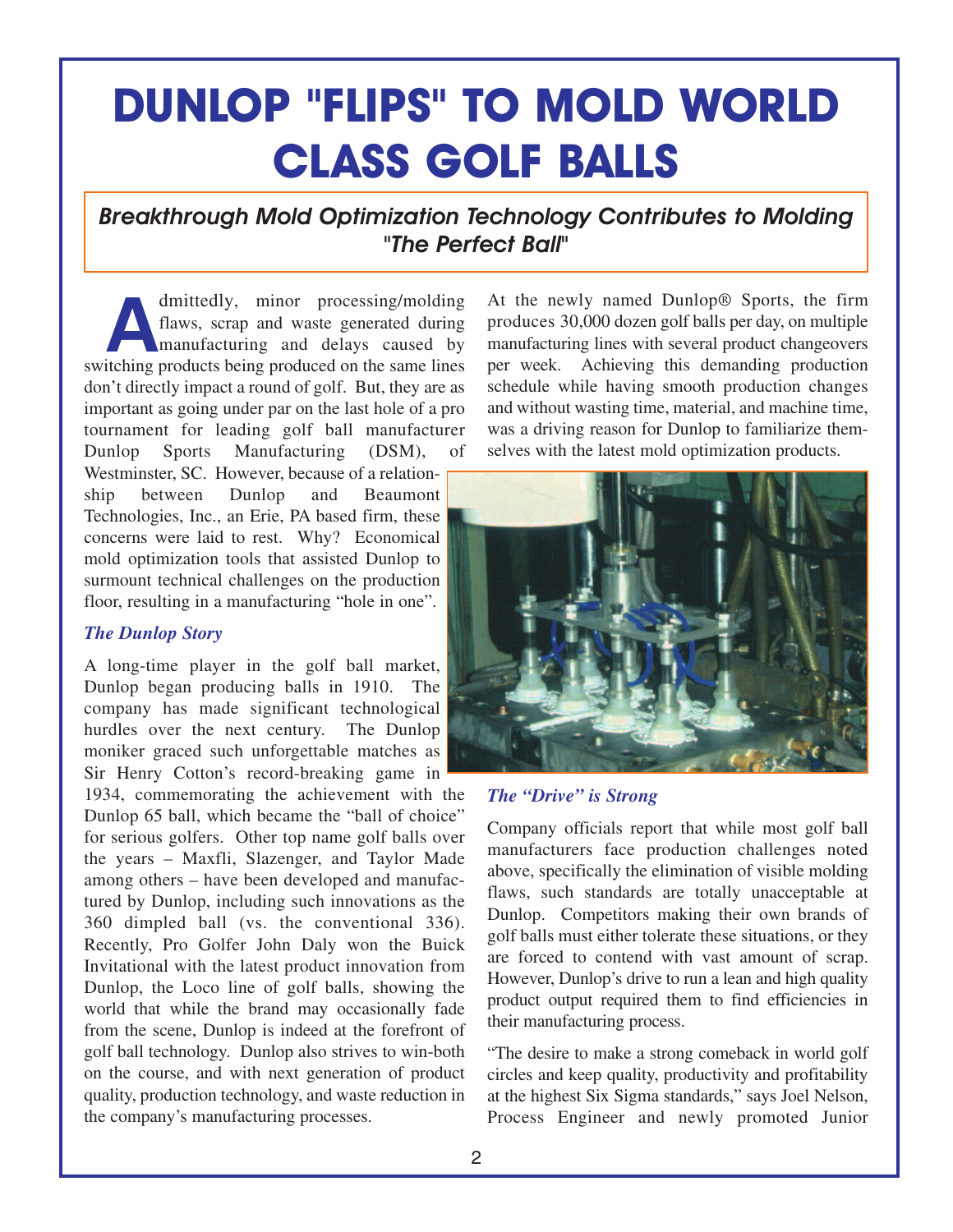Business Unit Manager at Dunlop, "has seen us buy into new and proven licensed process technology."

Nelson goes onto explain that he joined Dunlop in 2001 as part of a new House Rejuvenation and Six Sigma Quality Program where the new standards were and continue to be safety, quality, customer service, production, people, organization and innovation".

A major goal, he recalls, "Was to improve the production quality, thus reducing scrap and waste." Ironically, Nelson continues, "The solution came in the form of education and insight I had received as a student at Penn State University at the Erie/Behrend campus, under Professor John Beaumont. Specifically I'm referring to a melt flow enhancing process called MeltFlipper® melt rotation technologies from Beaumont Technologies, Inc., headquartered in Erie, PA."

In the manufacture of golf balls, consistent polymer flow (in this case, DuPont's Surlyn ionomer-class thermoplastic resins) into the molds is paramount. It is this property that molds dimensionally stable– perfectly balanced golf balls, and eliminates unsightly mold blemishes from the final product. Dunlop also has the added challenge of constantly changing lines (4 to 5 times per week on average) to accommodate a variety of products, so even melt



flow is tested to the limit.

The exacting production standards at Dunlop call for close scrutiny of SEW – Speed, Efficiency and Waste – every day during company meetings, and the MeltFlipper melt rotation technology is integral to achieving this goal at Dunlop.

When surface imperfections or unbalanced man-

drels are made, runs are wasted and significant amounts of scrap are generated. Further, acknowledges Dunlop's Nelson, "These are issues during changeover with mold balance and startup. But once we licensed the MeltFlipper technology used on our Nissei and Newbury 150 ton presses, we don't have to check or open gates to eliminate flow marks on the outside mantel of the balls. Now all flow fronts come to one point and we achieve a well balanced flow in our multicavity molds".



*The Right "Club" for the Perfect Drive*

Developed by Beaumont Technologies Incorporated, MeltFlipper is an economical alternative to costly new capital expenditures. The Product features a proprietary licensed technology that allows processors to optimize their new or existing molds and manufacturing processes. This processing "tool" provides a mold imbalance solution by rotating the melt, thereby strategically repositioning the various melt regions to ensure balanced filling between cavities. Thus, during production startup, molders like Dunlop can balance mold pressure, temperature, viscosity and material properties in the entire mold. This represents a holistic approach to the process, rather than piecemeal solutions sought by steel balancing or temperature manipulation of hot runner drops.

When Dunlop uses MeltFlipper technology, each cavity gets an equal share of high and low viscosity melt, and the repositioning requires a turning, or "flipping" of the melt flow.

As a result, Dunlop realized faster cycle times, and better fill balancing that produced higher quality golf balls. This was and is accomplished while eliminating typical processing problems such as short shots, dimensional variations, mold marks and core shifts, to name a few. The process yields higher mold efficiencies for lower part prices, and faster